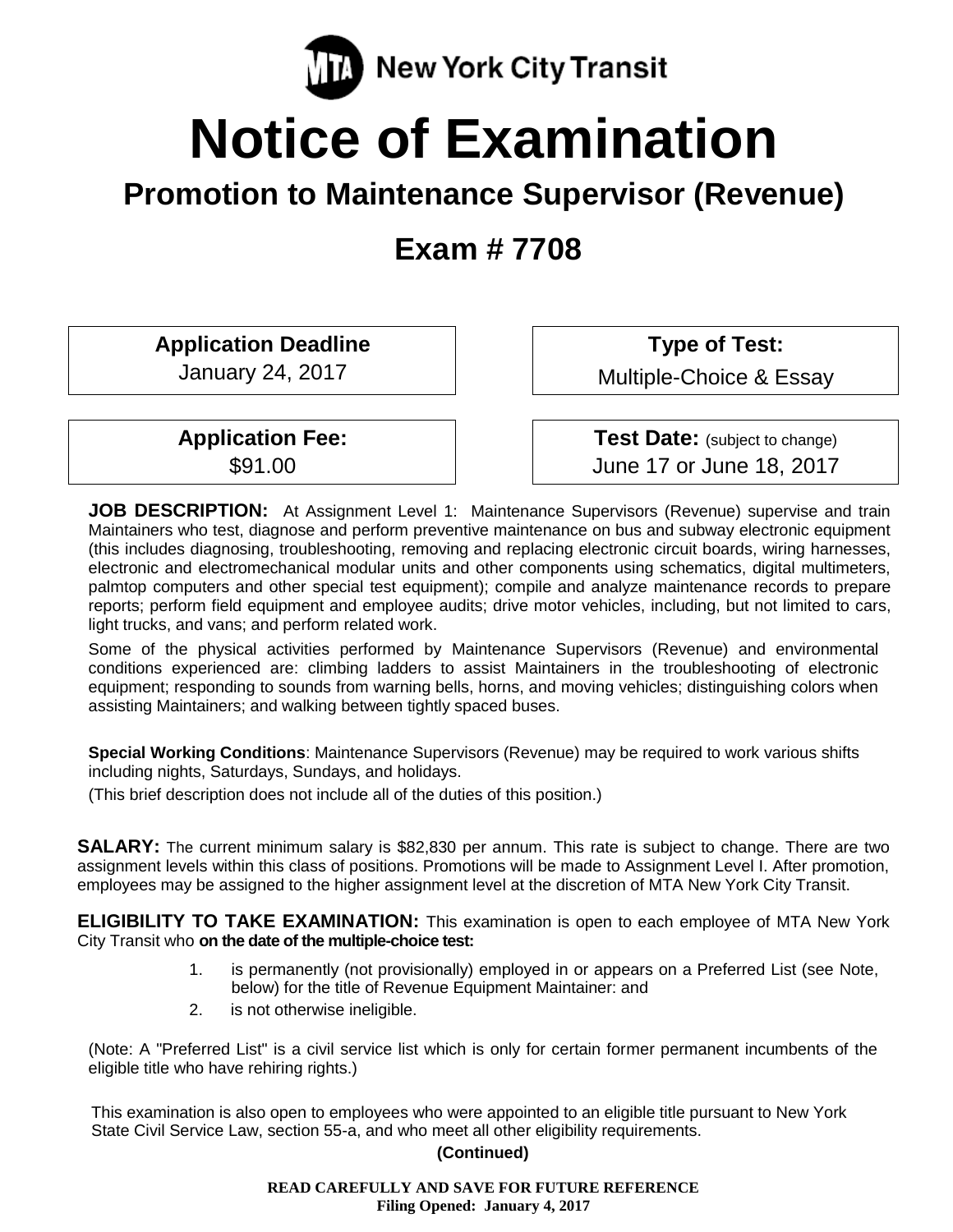#### **ELIGIBILITY** (Continued)

You are responsible for determining whether you meet the eligibility requirements for this examination prior to submitting the *Application*. If you do not know if you are eligible check with **your department's Human Resources representative**. You may be given the test before we verify your eligibility. If you are marked "Not Eligible," your application fee will **not** be refunded and you will **not** receive a score.

This examination is **not** open to employees of MaBSTOA or MTA Bus Company, or to employees of any MTA agency other than MTA New York City Transit.

# **REQUIREMENTS TO BE PROMOTED:**

**Probationary Period:** At the time of promotion, you must have completed your probationary period in the eligible title indicated in the above "Eligibility to Take Examination" section, and you must be permanently employed in the title or your name must appear on a Preferred List for the title. Additionally, you must have served permanently in the eligible title for at least one year. Time served prior to a break in service of more than one year will not be credited.

**Driver License Requirement:** At the time of promotion, you must have a Motor Vehicle Driver License that is valid in the State of New York with no disqualifying restrictions that would preclude the performance of the duties of this title. If you have serious moving violations, license suspension or an accident record, you may be disqualified. This license must be maintained for the duration of your employment in the title.

**Drug Screening Requirement:** You must pass a drug screening in order to be promoted.

# **HOW TO SUBMIT AN APPLICATION AND PAY THE APPLICATION FEE:**

If you believe you meet the eligibility requirements**, apply online** for this examination **by the last day of the application period** unless you are requesting a Fee Waiver. Applicants who wish to request a Fee Waiver should refer to the "How to Submit an Application When Requesting a Fee Waiver" section below.

**Application Fee:** This fee is generally not refundable. Under special circumstances, you may be entitled to a refund. You should refer to the Department of Citywide Administrative Services (DCAS) Exam Regulations to determine if you are entitled to a refund prior to requesting a refund. You can refer to the bottom of the last page of this Notice of Examination for instructions on how to obtain a copy of the DCAS Exam Regulations.

#### **Online Filing Instructions:**

- 1. Apply using the "BSC" employee portal at : [www.mymta.info](../../AppData/Local/Microsoft/Windows/Temporary%20Internet%20Files/Content.Outlook/30OI7UEJ/www.mymta.info) by the last day of the application period.
- 2. You must pay the application fee via payroll deduction. Applicants who request a fee waiver must apply by mail.
- 3. You will be sent a confirmation email after you complete your application and pay the application fee.

Computers with internet access are available on a limited basis at branches of the New York Public Library, the Brooklyn Public Library and the Queens Library to patrons with a valid library card.

# **HOW TO SUBMIT AN APPLICATION WHEN REQUESTING A FEE WAIVER:**

Applicants who wish to request a Fee Waiver must obtain an *application* in person at the MTA Exam Information Center as indicated below and must submit the *Application* by mail to the address in the Correspondence section below **by the last day of the application period**.

MTA New York City Transit will not accept applications in person. Additional information on requesting an application Fee Waiver is available with the *Application.*

**(Continued)**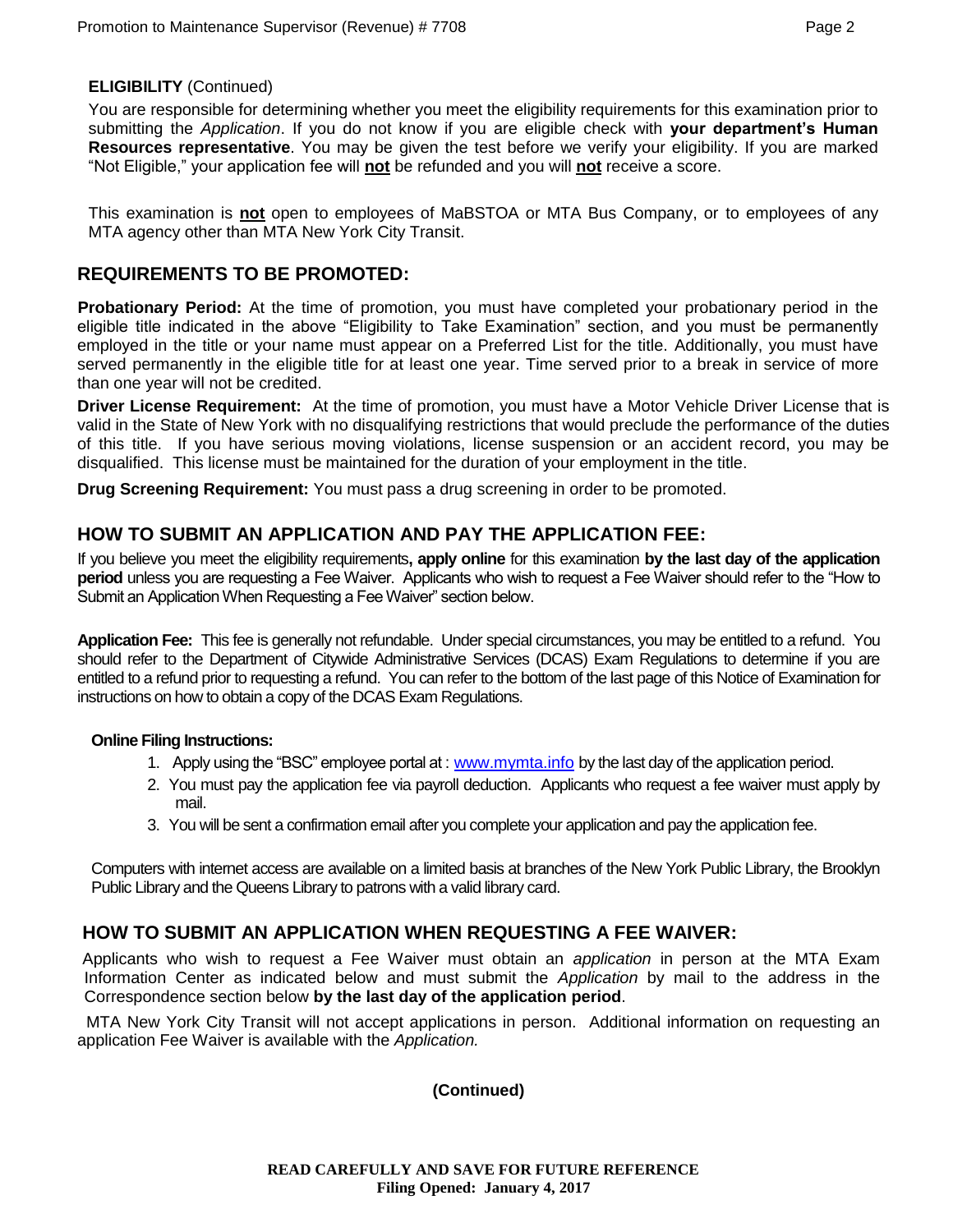# **HOW TO SUBMIT AN APPLICATION (Continued)**

MTA New York City Exam Information Center: Open Monday through Friday, from 9 am to 3 pm in the lobby at 180 Livingston Street, Brooklyn, New York. Directions: Take the A, C, F or R trains to the Jay Street-Metro Tech Station, or the 2 or 3 train to the Hoyt Street Station. Closed January 16, 2017 in observance of the Martin Luther King, Jr. holiday.

# **ADMISSION LETTER:**

An *Admission Letter* will be mailed to you about 10 days before the date of the multiple-choice test. If you do not receive an *Admission Letter* at least 4 days before the date of the multiple-choice test date, you may obtain a duplicate letter at the MTA New York City Transit Exam Information Center (as indicated above). A paper copy of the *Admission Letter* is your ticket for admission to the test.

Employees **must** keep their official mailing address **up to date.** Only the address on file with the MTA Business Service Center will be used to mail correspondence, including the *Admission Letter.*

# **THE TEST:**

You will be given a competitive multiple-choice test and a qualifying essay test. The tests will be given in a single session on the same day. A score of at least 70% is required to pass the multiple-choice test and the qualifying essay test. Your score on the multiple-choice test will determine 85% of your final score. Your seniority will determine the remaining 15%. You must pass the multiple-choice test and the qualifying essay test to have your seniority credited. Your seniority score will be 70 plus ½ point for each three months of completed, permanent continuous service with an agency under the jurisdiction of the Commissioner, Department of Citywide Administrative Services in competitive class titles. Your service will be credited through the date of the multiple-choice test, up to a maximum of 15 years. Time served prior to a break in service of more than one year will not be credited.

Veterans' or Disabled Veterans' Credit will be granted only to eligible passing candidates who request that they be applied. Veterans' or Disabled Veterans' Credit should be requested at the time of application, but **must** be requested before the date the eligible list is established. Claims for Veterans' or Disabled Veterans' Credit cannot be made once the eligible list is established.

The competitive multiple-choice test may include questions on the installation, troubleshooting, inspection repair, testing and maintenance of electromechanical Automated Fare Collection Equipment; principles of supervision, including assigning, scheduling, planning, organizing and monitoring work according to MTA New York City Transit Authority rules and regulations; preparing narrative and numerical reports; reading and interpreting technical drawings and sketches; safe work practices; and other related areas.

The qualifying essay test will require candidates to write one or more reports based on information provided on the day of the test. Candidates will be evaluated on their ability to write concisely, comprehensively and clearly, using good grammatical form. Only those candidates who achieve a passing score on the competitive multiple-choice test will have their qualifying essay tests rated.

### **TEST ADMINISTRATION GUIDELINES:**

**Warning:** You are not permitted to enter the test site with cellular phones, beepers, pagers, cameras, portable media players, or other electronic devices. Calculators are permitted; however, they must be handheld, battery or solar powered, numeric only. Calculators with functions **other than** addition, subtraction, multiplication and division **are prohibited.** Electronic devices with an alphabetic keyboard or with word processing or data recording capabilities such as planners, organizers, etc. are prohibited. If you use any of these devices in the building at any time before, during or after the test, you may not receive your test results, your test score may be nullified, and your application fee will not be refunded.

#### **(Continued)**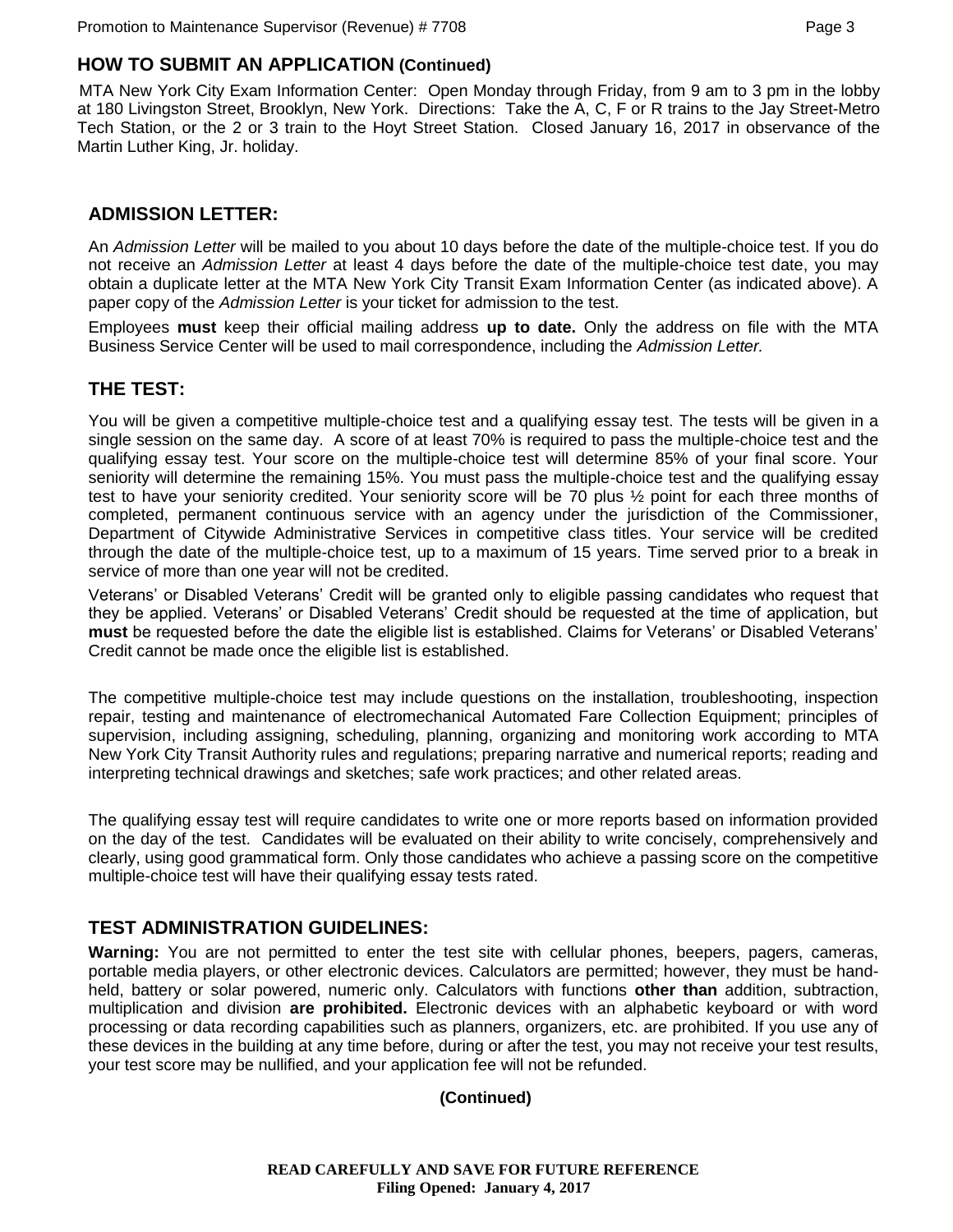# **TEST ADMINISTRATION GUIDELINES** (Continued)

You may not have any other person, including children, present with you while you are being processed for or taking the test and no one may wait for you inside of the test site while you are taking the test.

**Leaving:** You must leave the test site once you finish the test. If you leave the test site after being fingerprinted but before finishing the test, you will not be permitted to re-enter. If you disregard this instruction and re-enter the test site, you may not receive your test results, your test score may be nullified, and your application fee will not be refunded.

#### **Proof Of Identity:**

You must present your MTA New York City Transit employee ID when you arrive to take the multiple-choice and essay test.

# **THE TEST RESULTS:**

If you pass the multiple-choice test and the qualifying essay test and are marked eligible, your name will be placed in final score order on an eligible list and you will be given a list number. You will be notified by mail of your test results. If you meet all requirements and conditions, you will be considered for promotion when your name is reached on the eligible list.

# **SPECIAL ARRANGEMENTS:**

#### **Late Filing:**

Consult with **your department's Human Resources representative** to determine the procedure for filing a late application if you meet one of the following conditions:

- 1. You are absent from work for at least one-half of the application period and are unable to apply for reasons such as vacation, sick leave or military duty; or
- 2. You become eligible after the above application period, but on or before the date of the multiple-choice test.

#### **Make-Up Test:**

You may apply for a make-up test if you cannot take the test for any of the following reasons:

- 1. Compulsory attendance before a public body;
- 2. On-the-job injury or illness caused by employment as an officer or employee of MTA New York City Transit;
- 3. Absence from the test within one week after the death of a spouse, domestic partner, parent, sibling, child or child of a domestic partner;
- 4. Absence due to ordered military duty;
- 5. A clear error for which MTA New York City Transit is responsible; or
- 6. A temporary disability, pregnancy-related, or child-birth-related condition preventing you from taking the test.

To request a make-up test, mail your request with your documentation of special circumstances to the address found in the "Correspondence Section" below within 60 days of your scheduled test date or make the request within 60 days of restoration to your position after performing ordered military duty.

#### **Special Test Accommodations:**

If you plan to request special testing accommodations due to disability or an alternate test date due to your religious belief, follow the instructions included with your *Application* and mail your request to the address found in the "Correspondence Section" below no later than 30 days prior to the scheduled test date.